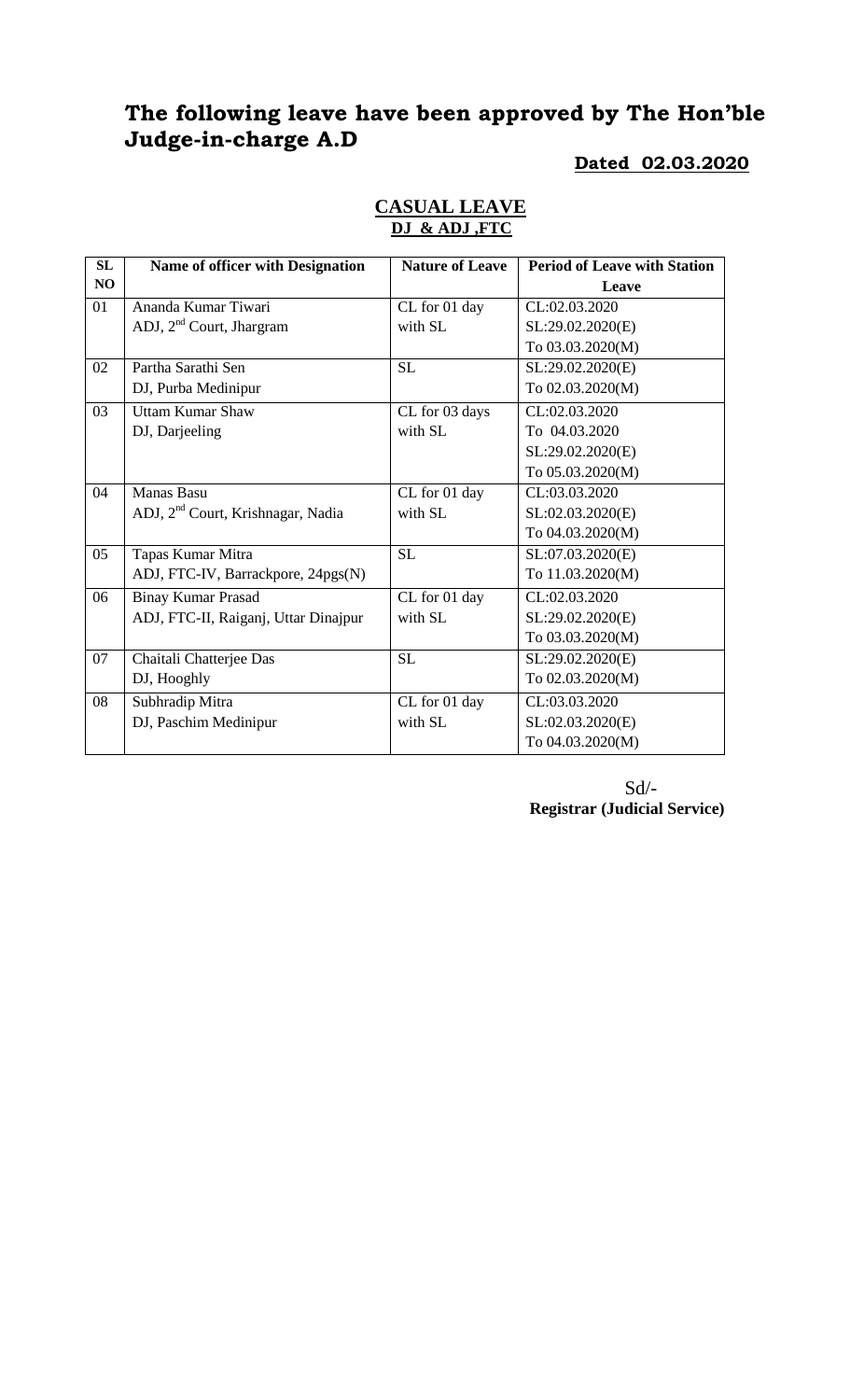### **Dated 02.03.2020**

| <b>SL</b> | <b>Name of officer with Designation</b>                                          | <b>Nature of Leave</b> | <b>Period of Leave with</b> |
|-----------|----------------------------------------------------------------------------------|------------------------|-----------------------------|
| NO.       |                                                                                  |                        | <b>Station Leave</b>        |
| 01        | Tikendra Narayan Pradhan<br>ADJ, FTC-I, Krishnagar, Nadia                        | CL for 01 day          | CL:24.02.2020               |
| 02        | Dwijendra Nath Roy Barman<br>ADJ, 1 <sup>st</sup> Court, Raiganj, Uttar Dinajpur | CL for 01 day          | CL:24.02.2020               |
| 03        | Baishnab Sarkar<br>ADJ, FTC-IV, Barasat, 24pgs(N)                                | CL for 01 day          | CL:25.02.2020               |
| 04        | Jahangir Kabir<br>ADJ, FTC-1, Basirhat, 24pgs(S)                                 | CL for 01 day          | CL:18.02.2020               |
| 05        | Malati Karmakar<br>ADJ, 4 <sup>th</sup> Court, Barasat, 24pgs(N)                 | CL for 01 day          | CL:25.02.2020               |

### **CASUAL LEAVE DJ & ADJ ,FTC**

 Sd/ **Registrar (Judicial Service)**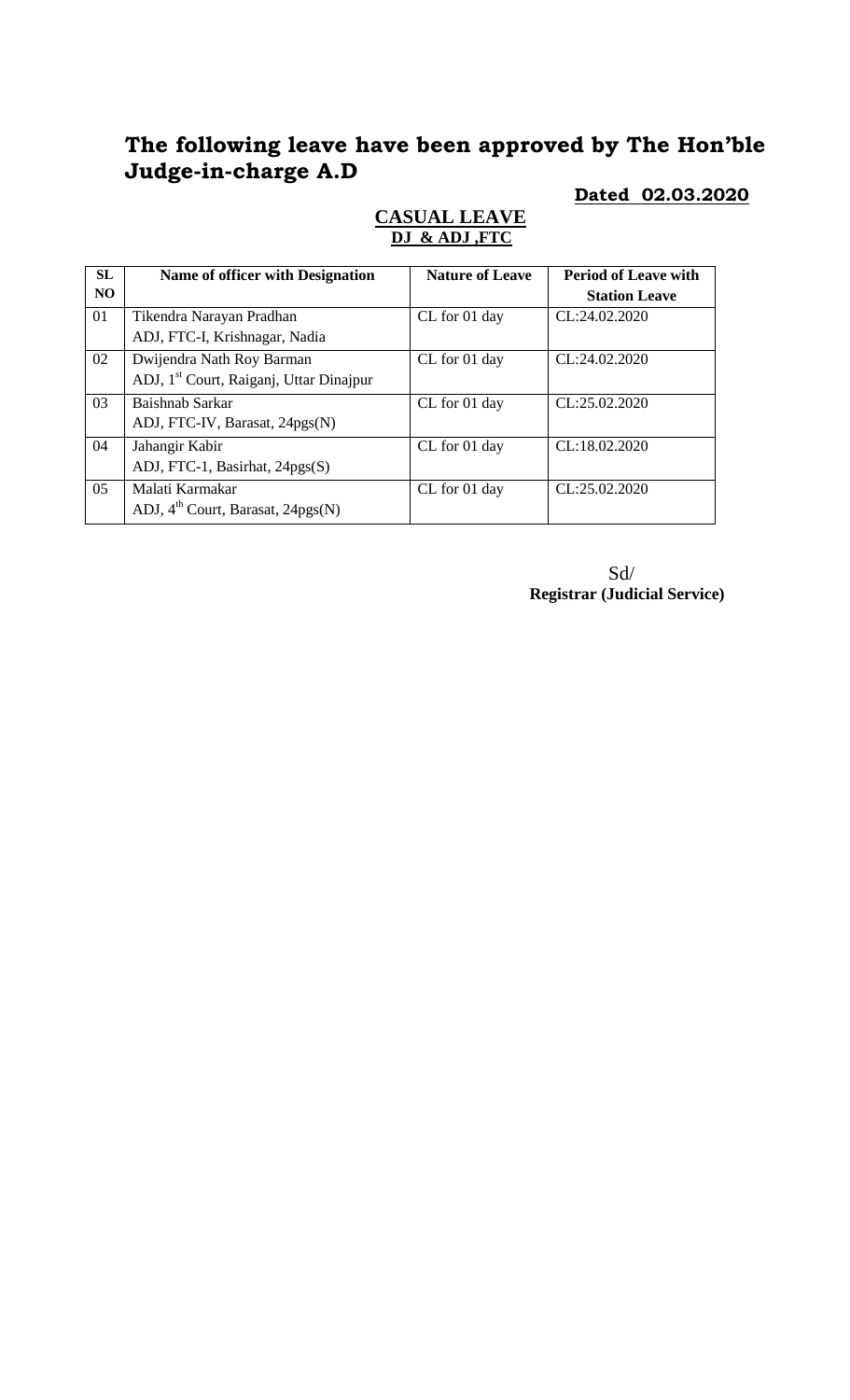### **Dated : 02.03.2020**

#### **DJ/ADJ**

| <b>SL</b><br>N <sub>O</sub> | Name of officer with Designation                                                | <b>Nature of Leave</b>                   | <b>Period of Leave with Station</b><br>Leave |
|-----------------------------|---------------------------------------------------------------------------------|------------------------------------------|----------------------------------------------|
| 01.                         | Sri Debabrata Mukherjee<br>ADJ, 1 <sup>st</sup> Court, Islampur, Uttar Dinajpur | Extension of Earned Leave for<br>02 days | From 16.02.2020 to 17.02.2020                |

#### **JM**

| SL<br>NO | Name of officer with Designation                              | <b>Nature of Leave</b>                          | <b>Period of Leave with Station</b><br><b>Leave</b> |
|----------|---------------------------------------------------------------|-------------------------------------------------|-----------------------------------------------------|
| 02.      | Smt. Arpita Ghosh<br>JM, Tehatta, Nadia                       | Commuted Leave for 05 days                      | From 17.02.2020 to 21.02.2020                       |
| 03.      | Smt. Ruby Singh<br>JM, 2 <sup>nd</sup> Court, Ranaghat, Nadia | <b>Extension of Earned Leave</b><br>for 04 days | From 16.02.2020 to 19.02.2020                       |

Sd/-

 **Registrar (Judicial Service)**